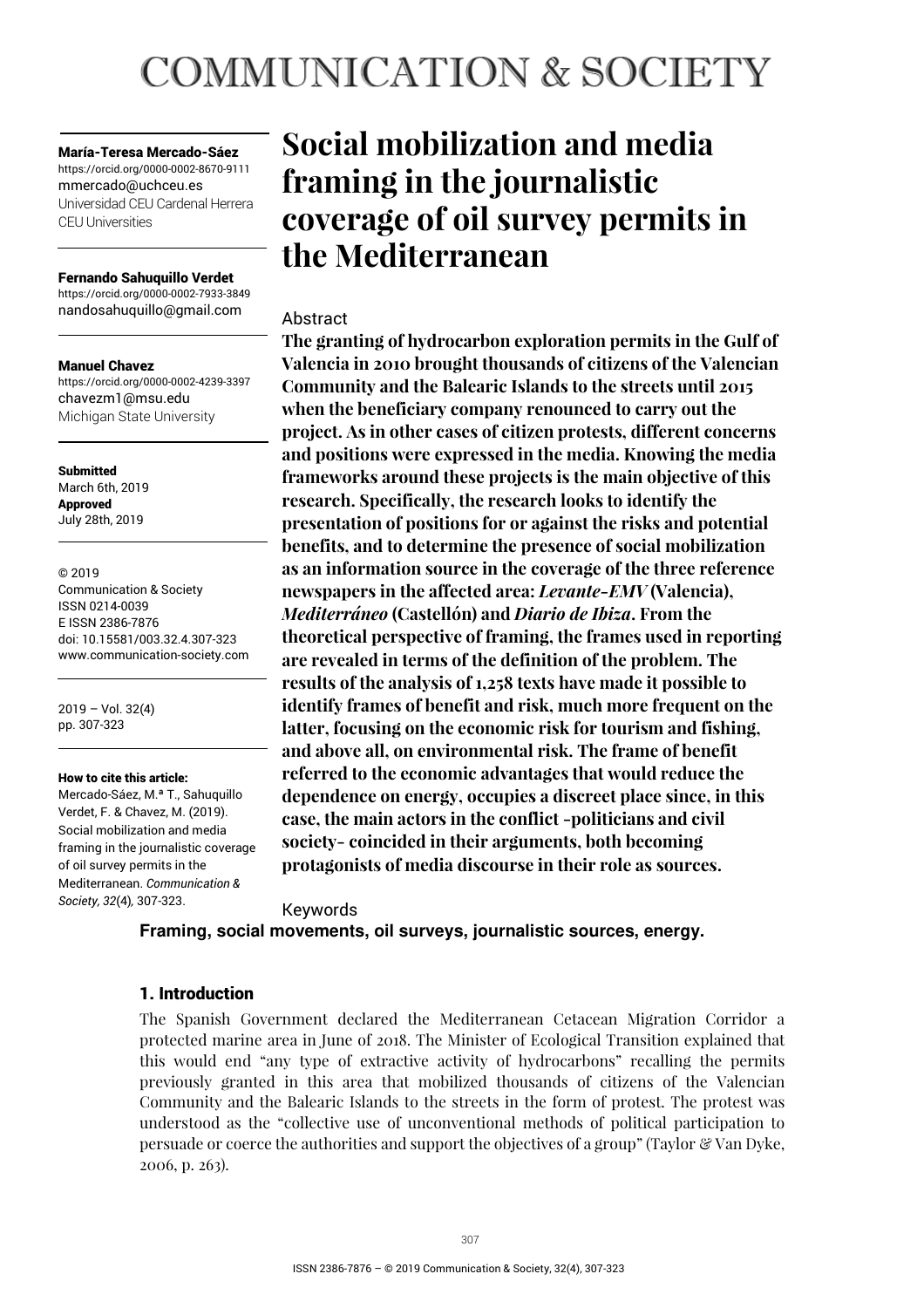Minister Teresa Ribera referred to the permits approved by the Government of Spain Council of Ministers on December 23, 2010. The State granted the Scottish company Capricorn Spain Limited two hydrocarbon research permits in the Gulf of Valencia, and three others to the Medoil company, although the five would end up being awarded to the first company through its subsidiary Cairn Energy. According to environmental organizations, the study area was close to protected natural areas such as the natural parks of the Columbretes Islands, the Montgó, the Albufera of Valencia and Ses Salines of Ibiza and Formentera, as well as the marine reserves Cabo de San Antonio and Freus of Ibiza and Formentera. All of them are protected and declared  $LIC<sup>1</sup>$  and  $ZEPA<sup>2</sup>$  areas of the Red Natura 2000<sup>3</sup>. At the same time, corridors of migration of cetaceans and turtles would have been affected, as well as the posidonia meadows that prevent erosion of the Mediterranean coast (Ecologists in Action, 2014).

These permits generated not only the opposition of existing environmental organizations, but also the surge of civil groups that tried to combine interests and become the voice of affected sectors. These social organizations bring together citizen participation in public life and represent a way to overcome administrative and political deficits (Brugé, Font & Gomà, 2003). *Petroli No-Columbretes Netes* was born in the Valencian Community and in Ibiza, the *Alianza Mar Blava*, a collective actor result from the union of environmentalists, institutions, tourism sector representatives and civil society. During the public exposure period of the project, more than 100,000 allegations were presented and more than 20,000 people toured the streets of Ibiza and Castellón in a simultaneous demonstration against the surveys. The official protest manifesto insisted precisely on the leadership of citizens and civil society *vis-à-vis* the ruling class and institutions. At the end of 2015, the suspension and termination of research permits was declared. The company had waived the permits in October, before even publishing the mandatory environmental impact statement, which was expected to be negative. Between the approval of the permits and the records, almost five years of political and social action passed in which a social opposition movement surged. The movement was understood as the channeling of social demands to the authorities through organized groups based on solidarity and common objectives (Tarrow, 2011; Snow, Soule & Kriesi, 2007).

Public participation in decision-making is central to discussions about policies related to science and technology, especially in contexts of risk to health and the environment (Prades *et al.*, 2015, p. 495). Social stakeholders must find expression channels (Farré, 2006, p. 64) such as the media, thus becoming a form of public participation, "which raises dilemmas about who can access them," according to Prades *et al.* (2015, p. 22). For Vliegenthart and Walgrave (2012), the media are of a "critical importance" for social movements to convey their message and turn the audience into possible participants, in the same way as Gamson and Wolfsfeld (1993, p. 116) pointed out: it is not just about getting attention, but also about the content of the coverage, which can generate sympathy from third parties. However, for Sampedro (1997), the media can help a movement during "small windows of opportunity," but they are not favorable in the long term because government elites can bureaucratize and trivialize the movement's challenges, thus reducing their journalistic interest. In the words of Tuchman (1981), the media have the capacity to express the lack of power by minimizing people through "symbolic annihilation," underestimating or misrepresenting them.

<sup>1</sup> Defined as a Place of Community Importance, which contributes appreciably to maintain or restore a type of habitat and can thus contribute to the Red Natura 2000 (DOCE, 1992).

<sup>2</sup> Special Protection Area for Birds of singular relevance for the conservation of avian species in danger of extinction (DOCE, 2010).

<sup>3</sup> The Habitats Directive (DOCE, 1992) led to the Red Natura 2000, a European catalog of protected natural areas formed by LIC and ZEPA.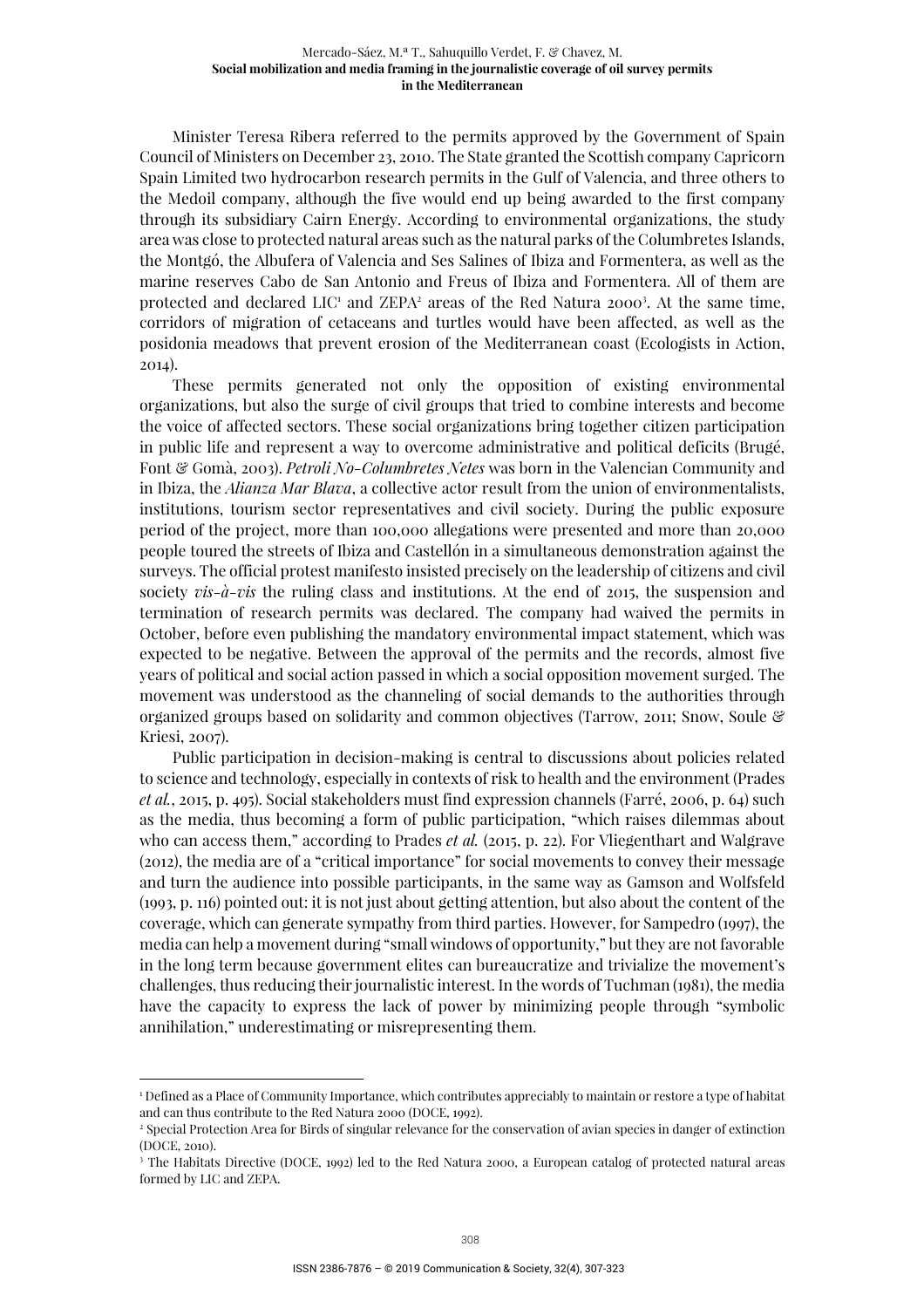In energy matters as presented in this paper, the media have highlighted the risks or benefits of its implementation (Jaspal & Nerlich, 2013; Mercado, Álvarez & Herranz, 2014). This risk/benefit dichotomy coincides with the approach to the theory of framing from psychology. Risk implies the use of frames in terms of 'profit' versus 'loss' (Tversky & Kahneman, 1981) or 'threat' against 'opportunity' (Jackson & Dutton, 1988). De Vreese & Boomgaarden (2003) took this duality to the study of the news frames (frames) that showed the 'advantages' or 'disadvantages' of belonging to the European Union and their impact on the support of readers to the supranational institution. Schuck  $\mathcal{C}$  De Vreese (2006) have insisted that more studies are needed from this perspective (*balanced frames*) because these dichotomous frames, risk/benefit in our research, provide an evaluation framework for individuals that influence their thoughts (Pan & Kosicki, 1993).

Consequently, there are two issues to consider: the content of the media coverage that Gamson and Wolsfeld (1993) talked about and the social movements access to the media as sources of information. Thus, the research questions are:

RQ1: Do the media present the possible oil surveys in the Gulf of Valencia in terms of benefit/risk?

RQ2: To what extent is the social movement against oil surveys a major player in media coverage as information source?

This research plans to answer these questions considering that the different news frames, together with other factors, influence social beliefs and attitudes in relation to public affairs, and that these frameworks, in turn, are conditioned to a greater or lesser extent by the actors featured in the journalistic discourse. Therefore, the objectives of the study are:

- 1. Identify the news frames in terms of benefit/risk.
- 2. Quantify the presence of social mobilization against oil survey permits as the main source of journalistic coverage.

# 2. Framing and environmental risks in the media

The risk communication process, from the actors' perspective, includes the general public, the affected local communities, public officials, industry, experts, civil or environmental organizations and the media, according to Farré (2005, p. 107-108). He highlights the importance of the latter regarding how we perceive invisible threats in our environment, making them visible. The highest degree of institutional responsibility lies largely with the three issuing actors in information related to risk: the administration, the companies and the scientists or experts (Farré, 2006, p. 62), who intervene as sources in the media process. Reporters collect their messages to build journalistic stories that can amplify the perception of risk "either because of its negativity, distortion, sensationalism, dramatization or exaggeration of the themes" (Farré, 2005, p. 107-108). In addition, the stories can attenuate or mitigate the risk.

Dunwoody and Neuwirth (1991) stated that the media only highlights the risks at first but then, it is the interpersonal channels that are used to make editorial decisions. Similarly, Wakefield and Elliot (2004) concluded that although newspapers are an important source of information about risks, their impact is mitigated by distrust of residents and access to other sources, especially their own information networks. However, for Peterson and Thompson (2009), many of the variations in the impact of the media on the risk perception by the public are due to the different styles of news presentation and the frames used to build stories. Along these lines, Kosicki and McLeod (1990) demonstrated that media images were fundamental in the process of audience reception and Hornig (1992) found strong interactions between risk frames in the media and in the audience. Therefore, it seems relevant to investigate the journalistic coverage of risk from the perspective of framing.

Framing theory states that the informational contents not only set the public agenda but also implicitly expose a specific approach, a frame. It was the anthropologist Gregory Bateson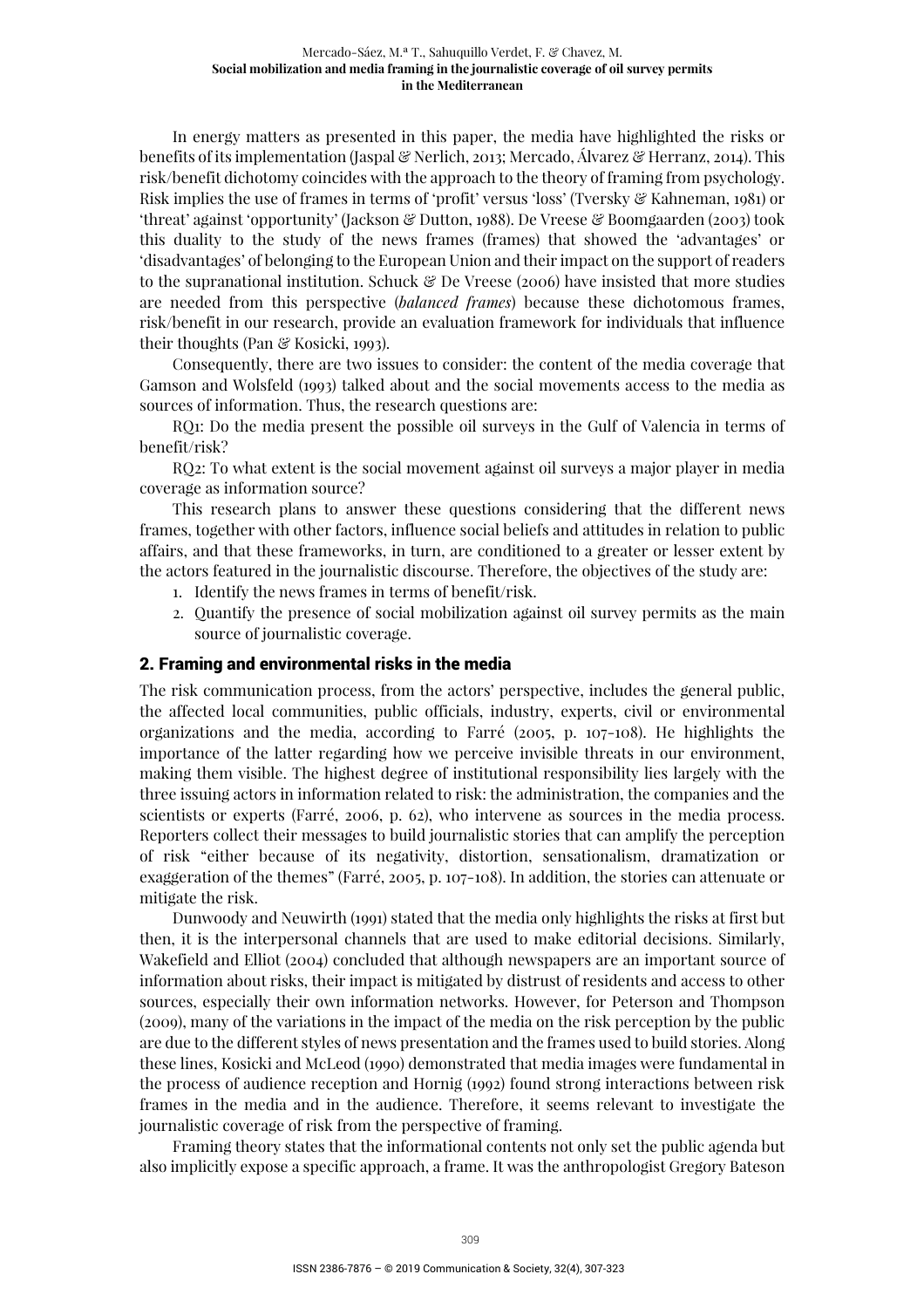who, referring to the process of receiving messages, had coined the concept of frame in 1955 to define the context or frame of interpretation by which people stop in some aspects of reality and dismiss others (Sádaba *et al.*, 2008). The concept is developed in the field of Psychology for later, through Sociology, incorporated into the study of the media (Sádaba, 2001). Understood as a process, as a strategic action, the construction of the news frames, the framing, consists in the "selection of some aspects of the perceived reality to make them more prominent in a communicative text, so that they promote a particular definition of problem, a causal interpretation, a moral evaluation and/or a treatment recommendation" (Entman, 1993, p. 52).

Three stages are involved in the framing process: the *frame building* which generates the different news' frames; the *frame setting* which is the interrelationship between these media frames and the knowledge and predispositions of the recipients; and, the *framing effect*, which is the effects on the audience (De Vreese, 2005, p. 52). The frame building process by which *framing* is constructed, constitutes the news frames, as Vliegenthart and Van Zoonen (2011) point out. These authors emphasize that the frames are the result of the social context and productive routines, in which journalist control is relative. In the process of building the frames, not only internal conditions (news values, editorial line) but also external factors are involved, in relation to the socio-political context and interaction with social actors. The norms and values of the community, the pressure of organizations and interest groups, journalistic routines and the ideological orientation of the media influence the way in which any story is framed (Scheufele, 1999). Similarly, Shoemaker and Reese (2014) referred to five levels of influence in the formation of the media agenda: journalists, media routines, organizational factors, social institutions and cultural and/or ideological considerations. In this constructivist process, different social actors offer their own frames, which are reproduced or contested in the media, as noted by Entman (2003, p. 419) when creating his "cascade" framing activation model. This cascade framing hierarchizes the different actors in political communication based on their power to offer complete frames that dominate the interpretation of certain events. About this, Valera (2016, p. 22) criticizes the belief that it is journalists who determine the frames exclusively, "ruling out beforehand that the discourse produced by the different social actors involved in the controversies could have influence on the media contents."

In defining the frames in informational content, we consider the selection and relevance of the sources, a key aspect of framing. Following Nisbet (2008), who highlighted the importance of the sources in the media agenda, defined as the voices, actors or groups that provide strategically shaped information (packaged) to journalists. The exposure of interested opinions or positions integrated in a certain way in a supposedly unintended journalistic discourse defines the main actors and the points of view that reach the audience. Therefore, the analysis of sources in relationship to the display of frames in the journalistic texts is of special interest in *framing* studies.

# 3. Methodology

The research method used to carry out the research is quantitative and qualitative, combining the classic categorization of content analysis (Igartua, 2006). Qualitative analysis based on framing theory, as Van Gorp (2007) recommends takes into account "the strongly abstract nature of the frames." Thus, the main actor is inferred from the intensity of the presence of the sources in the texts, and to define the framing the first framing functions is identified, as outlined by Entman (1993, p. 52). The definition of the problem (possible oil survey permits) in terms of the benefit or risk. As Van Gorp (2007, p. 72) suggests, first an inventory of frames was inductively labeled to later be placed in a matrix:

1a. Economic benefit: oil survey permits will involve economic benefits, such as more jobs or the reduction of energy dependence.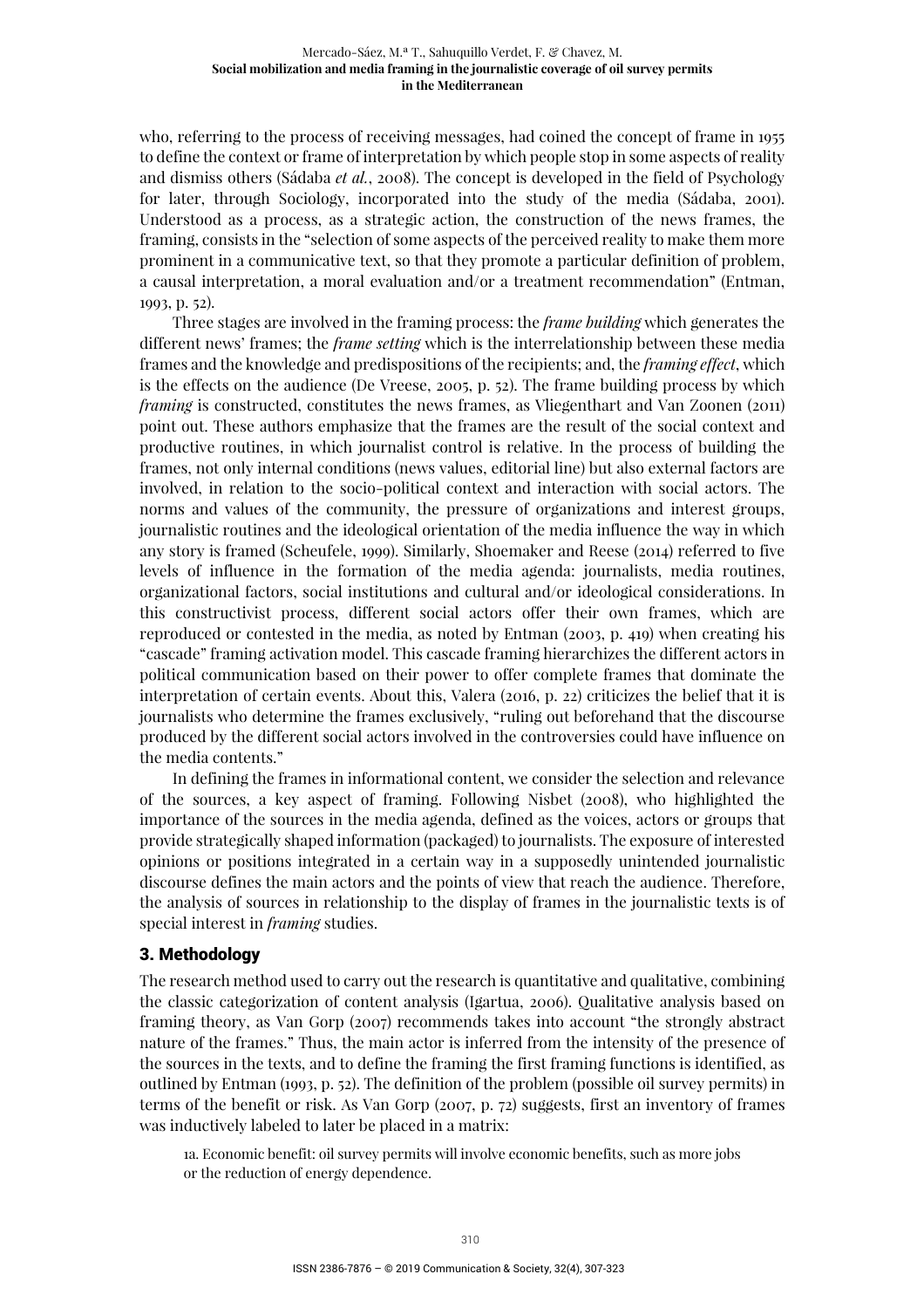1b. Denial of economic benefit. 2a. Economic risk: oil survey permits will lead to losses for certain productive sectors, such as fishing and/or tourism. 2b. Denial of economic risk. 3a. Environmental risk: oil exploration endangers ecosystems, migratory routes of animals, fauna and native flora. 3b. Denial of environmental risk. 4. Without framing in terms of benefit/risk.

Subsequently, through the deductive analysis it is discovered in which texts these frames are present, which function as *issue-specific frames* (De Vreese, 2005) applicable to problems related to the implementation of energy technology that present a dichotomy between the supposed economic benefits and the supposed environmental risks.

Based on these approaches, the journalistic reports of the *Levante-EMV*, *Mediterráneo* and *Diario de Ibiza* newspapers are analyzed, reference headers in the three areas most directly affected by the hydrocarbon exploration permits granted to the multinational *Cairn Energy* in the provinces of Valencia and Castellón and the island of Ibiza, respectively. The analysis period is between the date of permits granting (December 2010) until the expiration of permits (October 2015). After searching for pieces that included the keywords "oil surveys" in the *MyNews* database and in the newspaper libraries of the *Levante-EMV* and *El Diario de Ibiza* newspapers, with access provided by the newspapers themselves, 1,258 units of analysis were obtained. Specifically, 212 items were published by the *Mediterráneo* newspaper, 198 pieces by *Levante-EMV* and 848 in *Diario de Ibiza*. A coding program is proposed that includes quantitative and qualitative variables of each unit collected: header, date, headline, section, journalistic genre, sources/main actor and frames. The sources can be politicians (administration and parties), industry (oil companies), fishermen, hospitality, experts, social movements, citizens (individually), celebrities and others. The main actor is the source that appears to a greater extent and in the headlines and leading paragraph, taking into account both personal and documentary sources. The equilibrium option has been considered in cases where it is not possible to identify one as the main one and the one of 'no record' when no sources are mentioned.

The two qualitative variables (main actor and framing) were subjected to a reliability analysis: 111 units were coded by two researchers outside the study. The values reached in the intercoder reliability agreement of Scott's Pi formula (0.70) are considered adequate, being higher than .60, according to Igartua (2006).

# 4. Results and analysis

The analysis of the 1,258 texts allows identifying the benefit and risk frames in the informative follow-up of the permits to carry out oil surveys in sixty percent of the pieces. The benefit frame is present in 4.87 percent of the stories of the three newspapers, while the risk frame is linked to the economic in 12.73% of the total, and the environmental in 23.49 percent. The two risk frames appear combined on many occasions (14.80%).

In other pieces with sources contrary to survey permits, the possibility that they may carry some economic benefit is negated, although the risks are not expressed (denial of economic benefit at 0.75%). On the contrary, the voices that support the perforations deny economic hazards (denial of economic risk in 1.24%) or environmental risk on the grounds that environmental guarantees are covered (denial of environmental risk in 2.16%). In sum, the frames opposing the surveys appear in 51.8 percent of the texts analyzed compared to 8.3 percent that highlight their advantages (Graph 1).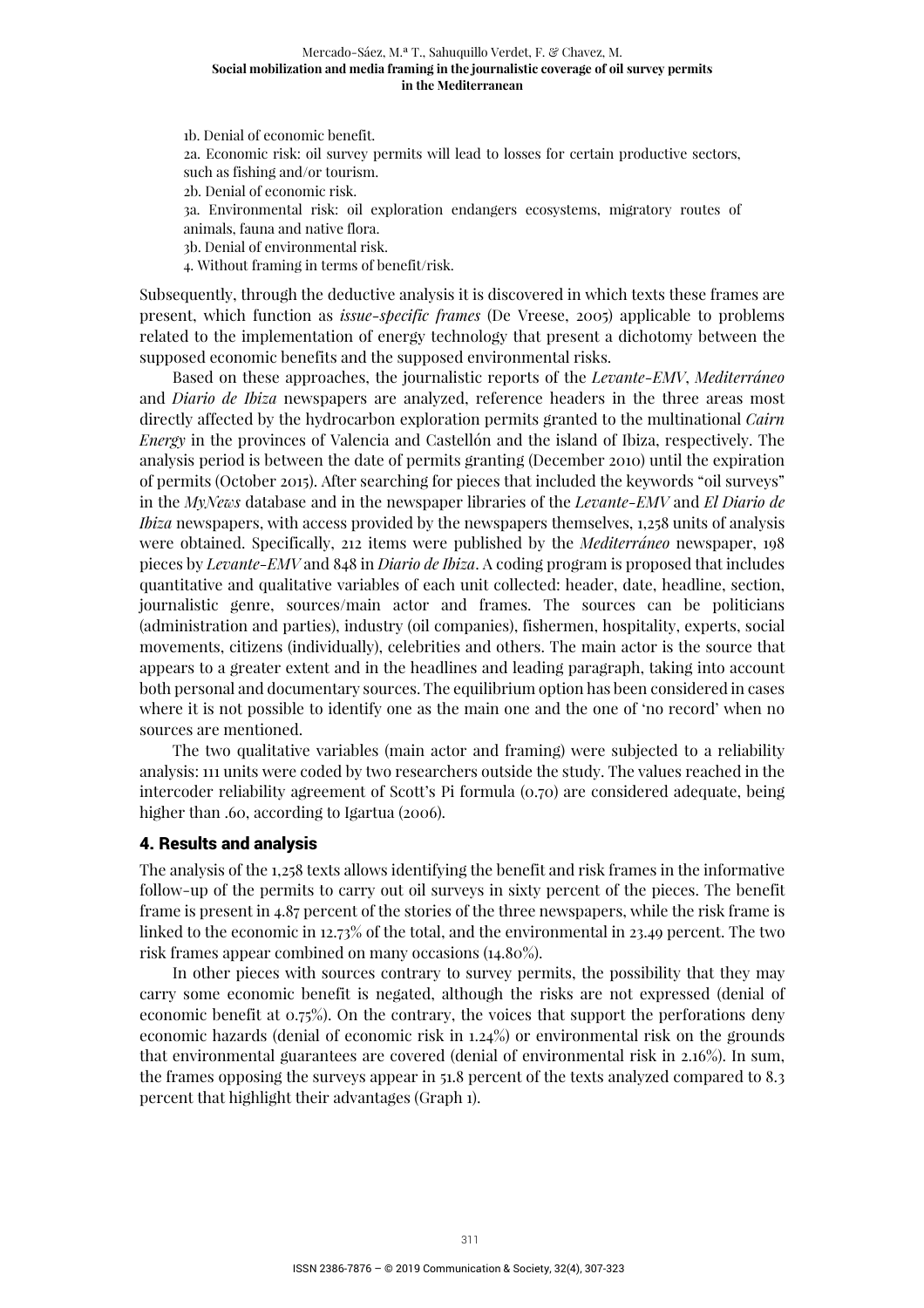

Graph 1: Environmental frames based on benefits and risks *vs*. economic.



Forty percent (39.9%) of the analyzed units do not reveal benefit/risk frames (without framing) due to the lack of parity and length of the texts (short) or the equidistant or balanced treatment of the sources establishing a debate between two positions (reports). Units not framed in terms of benefit/risk in relation to media attention were not removed from the sample since, although in a short format, they reflect the intention of the media to follow the issue and keep it on their editorial agenda. In this sense, it is the *Diario de Ibiza* that presents the largest number of texts without framing, more than half (53.6), followed by the *Mediterráneo* (38.39%) and *Levante-EMV* (27.87%). These figures are directly related to the number of pieces published in each of the newspapers on the subject: 848, 212 and 198, respectively. Therefore, sixty percent of the information coverage of the matter was treated in terms of benefit/risk, while other forty percent did not reflect this dichotomy (Graph 2).

**Graph 2:** Total frames benefits/risks.



# Source: Authors Data.

Regarding main actors-sources, politicians are the informational sources in about sixty percent of the analysis units (59.52%), well ahead of other sources. Social media and movements get second place in terms of dominant presence (14.11%). Fishermen are shown as major players at 4.13 percent, ahead of experts (3.49%), the oil industry (3.41) and the hospitality industry (1.75%). Although reduced, it is noteworthy the appearance of celebrities supporting the cause against prospecting (1.23%), especially in the *Diario de Ibiza* (Graph 3).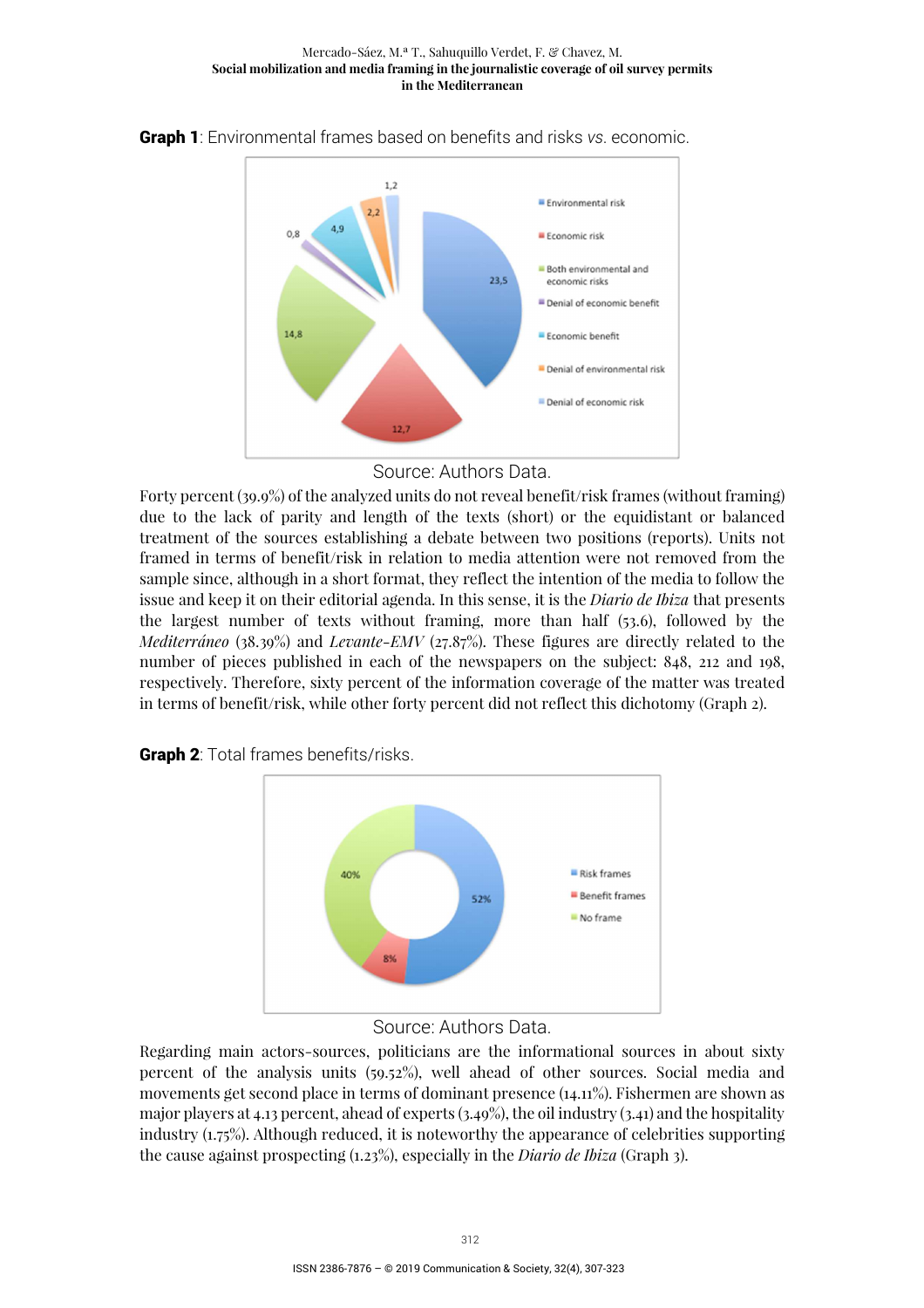



Source: Authors Data.

Identified results by newspapers are presented below:

# 4.1. *Diario de Ibiza*

The projects coverage by the Ibizan newspaper is based on presenting the risks, mainly for the environment, but also those related to economic sectors such as tourism and fishing. The argument with more weight is the environmentalist, in defense of the natural space and the risks for the fauna and the flora, especially if the oil surveys will be carried out (20.78%):

An alert study of the ecological threats of oil surveys (02/17/2011, p. 17).

The survey zone coincides  $75\%$  with the Mediterranean cetacean corridor (03/07/2014, p. 10).

Serra proposes that Unesco "prevents oil surveys to protect Posidonia" (10/25/2013, p. 9).

The risk of seeing the shores of Ibiza covered with oil spills also bypassed the coverage of exploratory surveys. References appear to Don Pedro, a merchant ship that sank in the port of Ibiza in July 2007, spilling oils and fuels. The spill of British Petroleum in 2010 in the Gulf of Mexico is also recalled: "The disaster in Mexico occurred in an exploratory survey" (01/15/2014, p. 3). The consequences that the development of the oil activity would have on the tourism model specify the economic risk (7.08%).

The employers of Ibiza asked Soria to avoid oil exploration (7/27/2013, p. 5).

A large oil spill could end tourism in the Pitiüses (08/15/2011, p. 4).

Fishermen warn that catches can drop between 30 and  $70\%$  (02/15/2014, p. 3).

13.81 percent of the texts present the framework that combines economic and environmental risks, considering that any disturbance, risk or loss of quality in natural resources implies a loss of competitiveness compared to other tourism destinations in the Mediterranean:

The Consell alleges that the dumping of the 'Prestige' would have a greater impact on the Pitiüses (05/25/2014, p. 4).

The closure of a Menorca beach by a spill would mean  $\epsilon$  43,250 a day (05/25/2014, p. 4).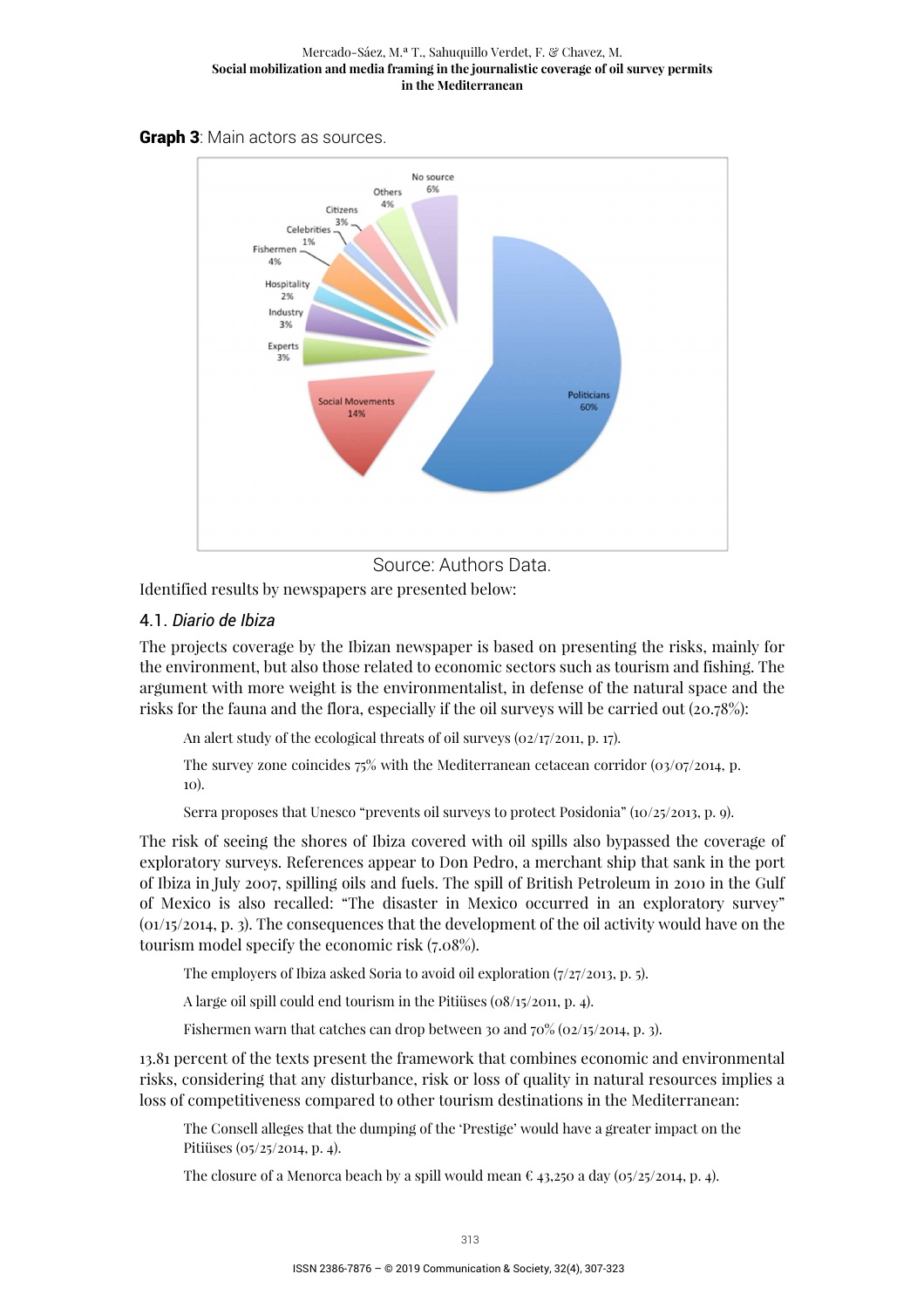The presence in the coverage of this newspaper of positions favorable to oil exploration projects in the Gulf of Valencia, or that marginally, present their possible benefits from the economic point of view are scarce (1.65%). The Minister of Industry of the socialist government, Miguel Sebastián said they would be an "incentive for economic activity," while from the national point of view they would have an obvious interest in the face of security of supply. Later, the Minister of Industry with the Popular Party (PP), José Manuel Soria, in his speech maintained the argument of energy dependence to move forward with the projects. Soria did not miss the opportunity to overstate the economic advantages of "oil extraction" by the generation of port, logistics, industrial, tourism and hospitality activity:

The permits "are compatible" with the rest of activities (03/19/2011, p. 3).

Soria reveals that Bauzá" knows "that there is no going back to oil surveys" (06/02/2014, p. 3).

Sometimes, it was decided to deny the arguments of the opposite party instead of presenting the reasons that would support a particular position. Thus, in some stories analyzed the denial of environmental risk  $(1.53\%)$  or economic risk  $(0.72\%)$ , and the denial of economic benefit (0.83%) have prevailed. As an example of denial of environmental risk, the Professor of Geophysics at the Polytechnic University of Valencia, Francisco García, minimized the impact of the seismic campaign on dolphins: "The noise may be annoying to wildlife, but it is not harmful" (02/27/2014, p. 10).

In the units of analysis with social platforms and movements as the main actor, the economic benefit and the denial of economic and environmental risks do not appear. The exposure to environmental risks clearly dominates (36.02%). Also visible in the argumentation of the movements is the combination of the risk frames (9.94%), the economic risk (4.97%) and, to a lesser extent, the denial of the economic benefit (1.86%).

The importance of the environmental risk framework drops to 13.92 percent in the case of politicians as main actors; the combination of risks is more common (16.70%). The economic risk stands out in 6% of the pieces and the denial of the economic benefits in 0.64%. Unlike the movements, politicians defended the framework of economic benefit (2.78%), as well as underlining the denial of both environmental  $(1.71\%)$  and economic  $(0.64\%)$  risks.

# 4.2. *Levante-EMV*

The information that warn of the risk to the environment that the surveys would entail are present in one of every four units analyzed (26.77%), throughout the entire process and from a multitude of sources. In the Valencian case, the political class advocated from the outset the cause against exploration permits, together with environmentalists, who warned of the risk of "ecological catastrophe." The environmental issue aroused an unusual political consensus and the candidate for Valencia Mayor from the Spanish Socialist Workers Party (PSOE), Joan Calabuig, faced his party by positioning himself with other members of similar background against oil surveys authorized by the central government Socialist, arguing that the Mediterranean is a "very fragile and tremendously pressured by human presence:"

Cotino (PP) asks the minister to cancel the oil exploration (02/16/2011, p. 18).

Alarte (PSOE) faces the Government and opposes oil survey permits" (12/28/2010, p. 7).

The possibility that the surveys had an economic impact in sectors such as fishing or tourism is the other argument present (15.55%) and, in the same way as the environmental one, arises in the texts throughout the whole process. A multitude of actors refer to this threat:

The Ministry reiterates that it will not allow oil surveys to protect the fishing grounds  $(04/24/2011, p. 12).$ 

The Consell Valencià de Cultura declares a clear position against oil exploration (02/26/2013, p. 12).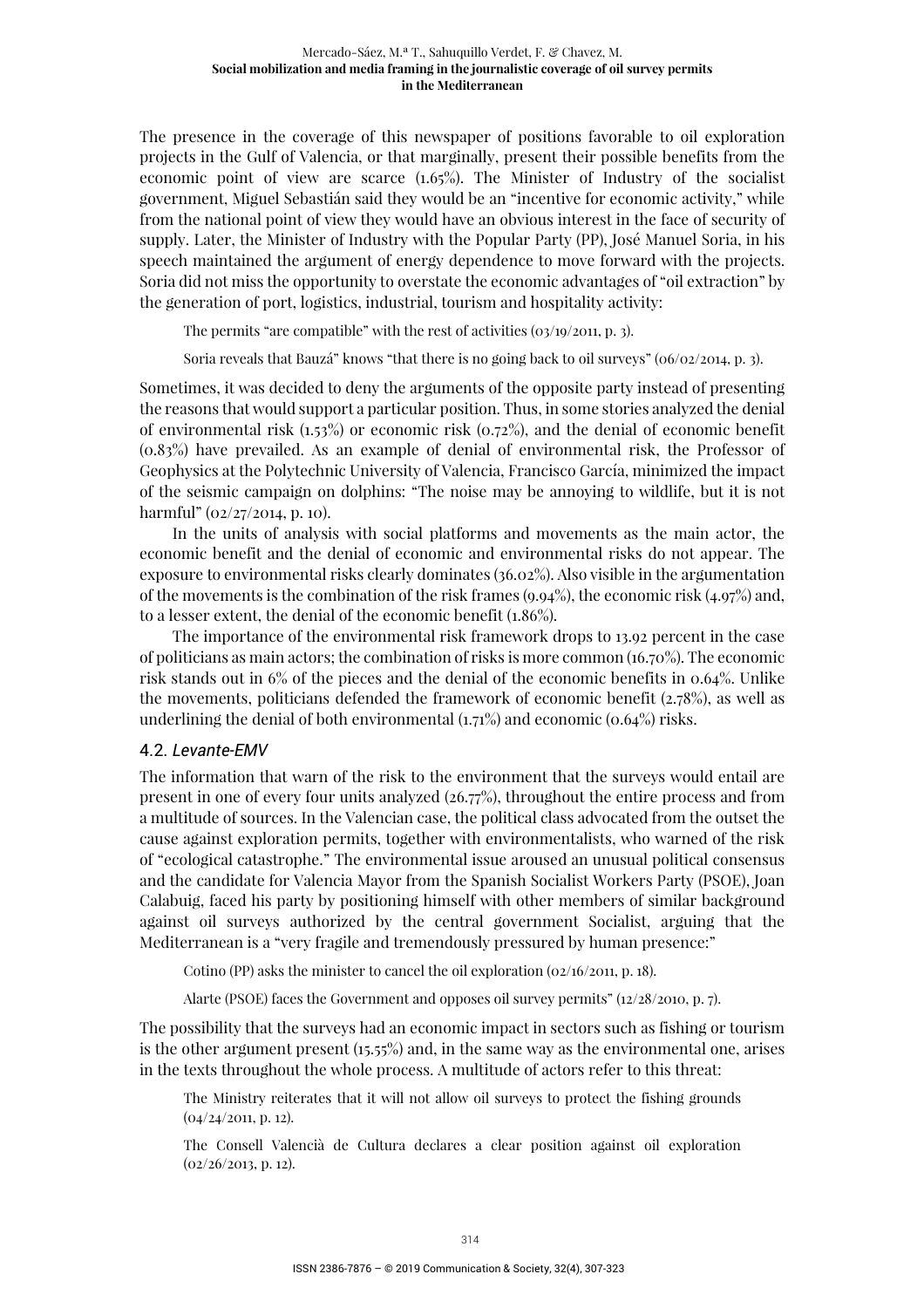#### Cullera rejects the oil surveys in front of its coast  $(4/01/2011, p. 19)$ .

The presence of the two risk frames (13.13%) has also been consistent, in texts in which some vagueness and lightness can be appreciated. In a few pieces, an informed explanation of the environmental or economic consequences of the surveys is detected. Only the presence of directly affected actors guarantees this consistency, such as: "The fishermen, who arrived from all the brotherhoods of the Region, recalled the irreversible damage that the start-up of the surveys would entail. The emission of sounds to more than 250 decibels will kill or scare away all fishing" ("More than 5,000 people reject oil surveys on the Columbretes Islands,"  $02/23/2014$ , p. 29).

The denial of economic risk (2.53%) and environmental risk (3.54%) comes from pro oil extraction actors who, although they reject openly cataloging the granting of work as beneficial, bet on minimizing its impact. The delegate of the socialist government in the Valencian Community, Ana Botella, was "convinced" that the surveys would not pose an environmental hazard "because each of the six phases of the investigation would have to have approved its own environmental report" ("Bottle ensures that the surveys will be done with a ship and will not affect tourism,"  $01/31/2011$ , p. 4). Under this form of impact denial, the situation of the Gulf of Valencia was compared to the state of California in the USA "where up to six perfectly visible oil rigs are built from the busy beaches without appearing to affect in the least the public presence" (*Levante-EMV*, 08/10/2011, p. 2).

10.61 percent of the stories present the economic benefits of the oil surveys. In this sense, for the State Government –at that time of the Popular Party– "in addition to contributing to strengthening the security of energy supply," the high potential of exploration permits served as a complement to "activities already rooted in nearby areas" ("The Government will not cancel oil exploration on the Valencian coast," 07/14/2013, p. 21). Expert voices, such as that of the Granada geologist Aurelio Jiménez, considered the rejection unfair: "The campaigns are a benefit for Valencia. Cairn is a company coming to invest and create employment, that easy"  $(02/14/2011, p. 12).$ 

In the pieces with greater presence of movements and platforms, the use of the environmental risk framework stands out; only five percent make reference to the denial of benefit. When it is the administration or the political class is the main actor, environmental risk is also the most common but to a much lesser extent (24.59%), followed by the combination of approaches (18.03%), the economic risk ( 13.12%) and, in a little significant way the rejection of the economic benefit (0.82%). The economic benefit appears in 9.02 percent to which the denial of economic risk (3.28%) and environmental risk (3.28%) can be added. In total, 15.58 percent of the pieces citing politicians are in favor of oil survey permits.

#### 4.3. *Mediterráneo*

The environmental risk is also the dominant framework in the Castellón newspaper (22.92%), highlighting the presence of the natural space of the Columbretes Islands as an element around which the story is articulated:

They study surveys near the Columbretes Islands (02/18/2011, p. 13).

The Supreme endorses surveys in the environment of Columbretes ( $\sigma$ 2/23/2013, p. 70).

Economic risks are exposed in 15.57%, with special prominence of the possible impact of oil exploration in the fishing sector. The fishermen guilds sounded the alarm from the first moment of the risk.

Orero [president of the Federation of Fishermen's Guilds in the province of Castellón] sees the polls as "throw firecrackers in the sea" (10/02/2011, p. 14).

Fishing fears polls for its impact in the 70s (02/23/2011, p. 15).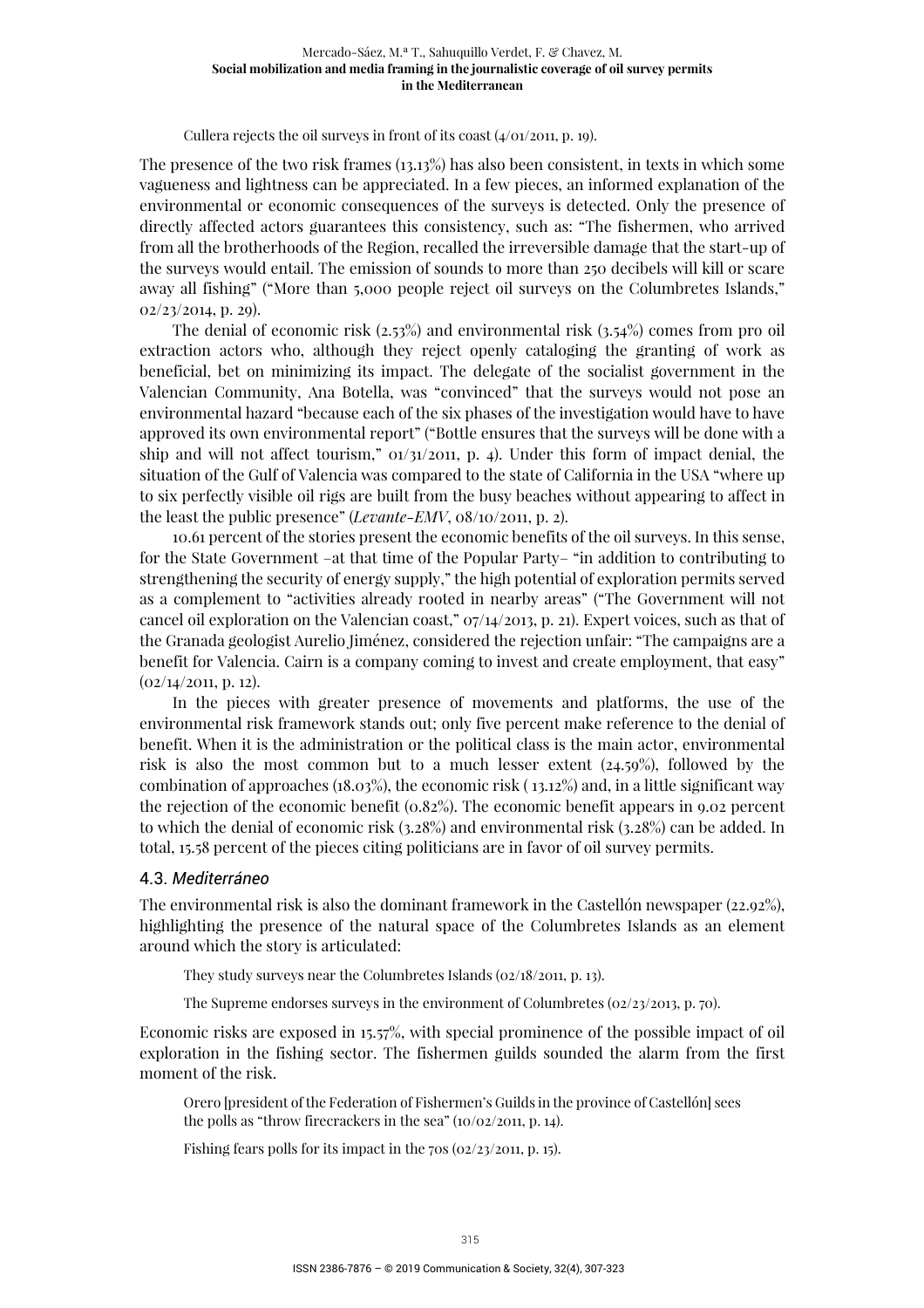He also warned of the possible risk on tourism.

The PP says that tourism will pay the energy error  $(03/14/2011, 0.17)$ .

Peñíscola businessmen fear that the oil surveys will reduce tourism (02/09/2014, p. 35).

As an example of the combination of economic and environmental risk frameworks (17.45%), the Generalitat Valenciana referred, in its appeal against authorization to scientific studies prepared by "several universities" that endorsed the damage that the surveys could have on economic activities, mainly fishing and tourism, as well as the environmental impact on the "birdlife" of Columbretes: "The Consell resorts to oil surveys to avoid "the barbarity  $"(03/09/2011, p. 15).$ 

To a lesser extent, the economic benefit of oil surveying (2.36%) and its denial (1.42%) are present; of environmental risk  $(1.42\%)$  and economic risk  $(0.47\%)$ . The arguments in favor of hydrocarbon exploration surveys emphasize the reduction of energy dependence and the creation of wealth. This is how the director of a refinery said: "If there were oil in large quantities near the Community, it would be a source of wealth for Spain and the region. It would have to be removed in a way that does not contaminate. The means have to be put in place for it do it safely" ("Marín defends the search for oil," 02/15/2012, p. 12). On the denial of impacts, some statements stand out in an interview with the then government delegate, Ana Botella, who assured that the oil surveys would not affect the marine reserve, fisheries or tourism (04/17/2014, p. 12-13).

The presentation of the possible impact on the environment dominates (28.57%) in the stories in which the movements and platforms are the main source or actor, followed by the combination of arguments (17.86%). The denial of economic benefit (3.57%) and economic risk (3.57%) also appears. Again, the most important argument in the units of analysis with politicians as an actor or preferred source is the one of risks, both environmental (26.72%) and economic (12.22%), together with the denial of economic benefit (0.76%). Equally important is the presence of the combination of arguments (14.50%). The presentation of the economic benefits of explorations (1.53%) and the denial of risk either economic (0.76%) or environmental (1.53%) is much lower.

In the following graphs, the distribution of frames in the three newspapers (Graph 4) can be seen, as well as the prominent role of the risk frames versus those of benefit added with the different types found. This shows that the *Levante-EMV* newspaper dedicated the most space to pieces with the benefit frame (Graph 5).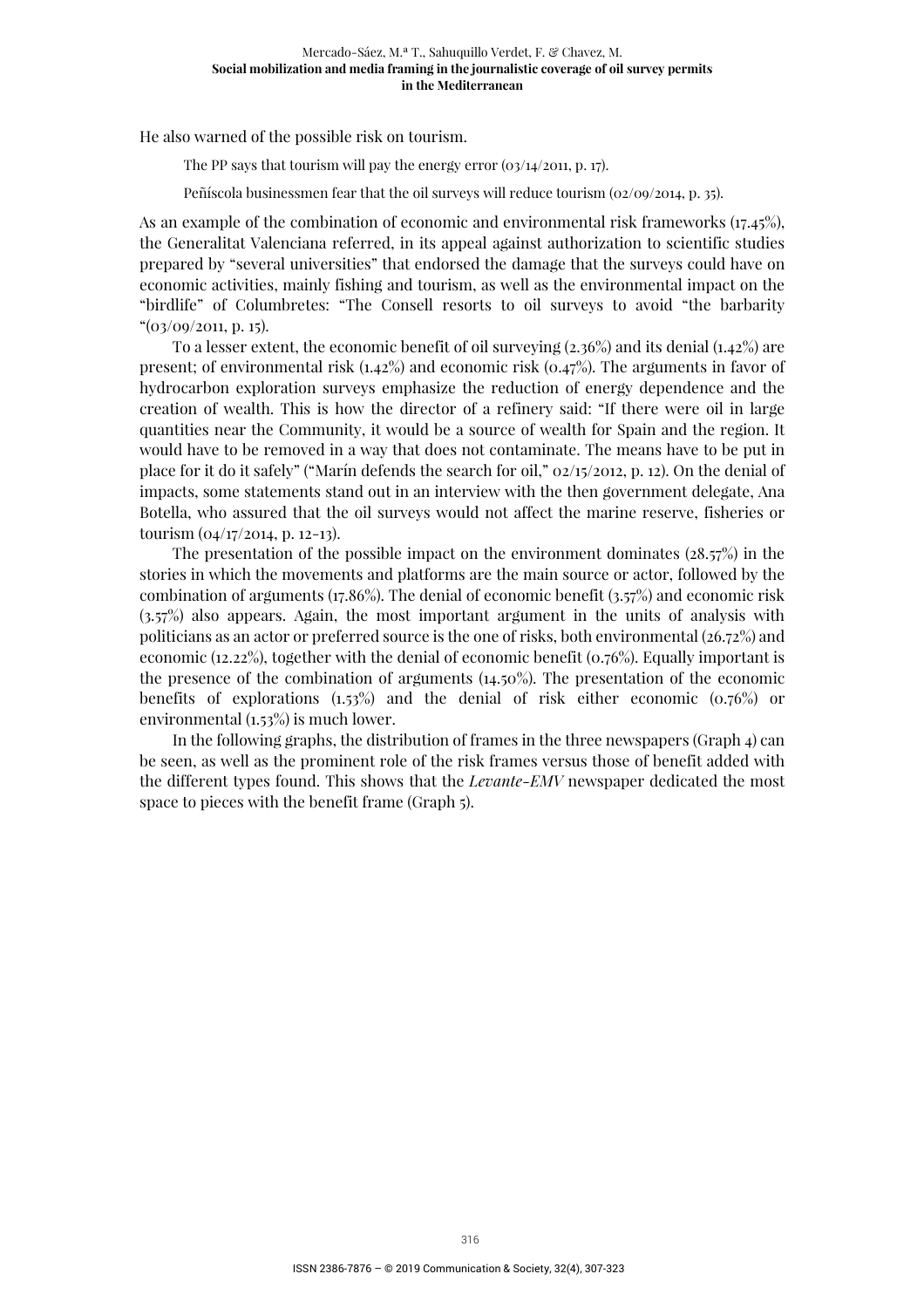Graph 4: Frames on economic benefits and environmental risks in *Diario de Ibiza*, *Levante-EMV* and *Mediterráneo* by percentages (%).



Source: Authors Data.





Source: Authors Data.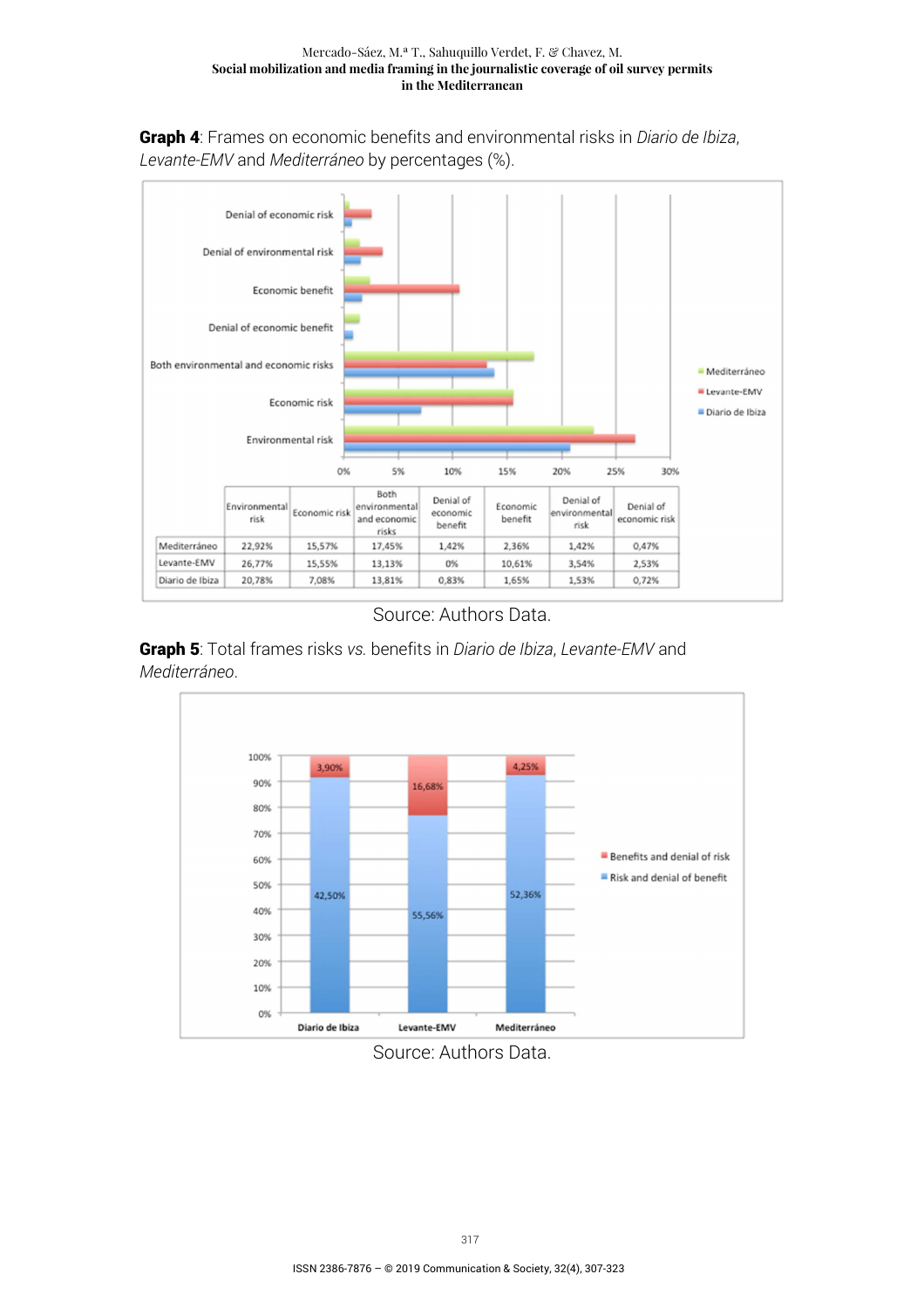# 5. Discussion and conclusions

The possibility of carrying out an oil exploration project in the Gulf of Valencia was framed by the press of the affected areas mainly in terms of benefit/risk, especially as a risk to the environment. The three newspapers analyzed resorted mainly to political and administration sources, as well as to citizen organizations. In this sense, social mobilization was fundamental in the development of opposition to the hydrocarbon exploration project.

The social and civil opposition to the oil surveys project, although with unequal intensity, resulted in a citizen movement with the characteristics described by Taylor and Van Dyke (2006): opposition, intention and identity. The platforms arose with the firm intention of stopping, or at least slowing down, the progress of the surveys and of making known the environmental and economic consequences. As the process progressed, the groups grew and generated one of the fundamental elements in citizen mobilization: collective identity, especially in Ibiza. The Ibizan society saw its way of being attacked and sectors faced found ties of union to park traditional disagreements and fight against a common enemy (Sahuquillo & Mercado, 2018).

Both the political class and the administration and the social movements - the main sources and actors, by far - were inclined towards this argument. The speech frequently appealed to the collective imaginary of the affected societies, linked to natural places with high ecological and social value such as the Albufera in Valencia, the Columbretes islands in Castellón, or the entire island of Ibiza.

The appeal to environmental risk and the fear of a catastrophe leading to a new Prestige was more frequent than the one focused on presenting economic risks on the tourism or fishing sectors. The possible natural disaster favored a more global opposition than that of the impact on fishing, with greater difficulties to unite voices beyond those directly affected. Thus, while in the maritime neighborhood of Castellón a notable wave of visible opposition arose in the form of protest flags on the balconies, a few kilometers inland, the rejection was losing strength.

The journalistic coverage framing benefit/risk lacked depth. Rarely there are stories that exhaustively expose one or another position. On the contrary, it is more frequent to find information in which the rejection of surveys is justified in a generic way, for example, by the impact they would have on marine fauna and flora, without going into details. The low depth links with the selection of sources and the prominence of politicians in the coverage of energy policy that, as it has been proven in other studies (Mercado *et al.*, 2014, 2016, 2019; Rodríguez & Bezunartea, 2015), ends up displacing messages from agents with greater knowledge about a certain subject.

Rigorous information on the risks associated with conducting oil surveys would have required specialized sources. The message in the headings analyzed in this study, insisted on environmental risk but did not give an outstanding voice to experts, which confirms the politicization to which issues related to energy policy or the development of new energy sources are subjected. Similarly, there is a special contrast between the commitment to messages focused on the protection of the environment and natural resources and the scarce references to renewable energy or climate change. There is therefore no association between the rejection of hydrocarbon exploration and a commitment to a change in the energy model.

Since the granting of the oil survey permits, representatives of the political class and of the local administrations adopted a central role opposing the state project arguing both: environmental and economic impacts. A position that even generated confrontations within the political parties themselves, as it has happened in other energy issues such as in the use of hydraulic fracturing or fracking techniques (Mercado *et al.*, 2014). However, the fierce opposition shown by the Valencian and Balearic political class - especially the first - lacked in certain moments credibility. In the case of the Valencian Community, after the approval of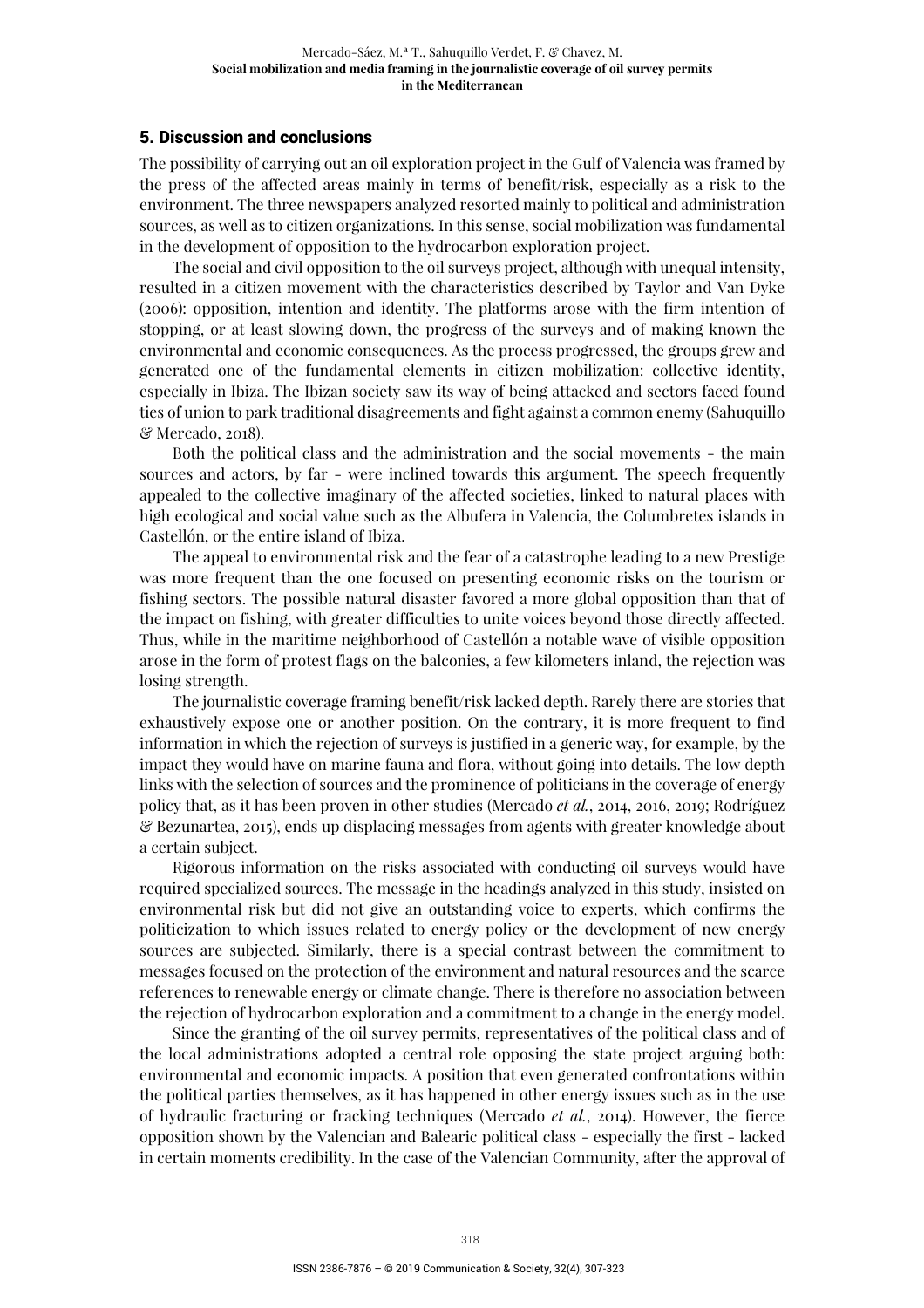the permits by the PSOE, the regional government of the PP and the high positions of this political formation raised the flag of environmental conservation and the defense of tourism and fishing interests alerting of the possibility that the "beaches were filled with oil spills." However, after passing the state government at the hands of the PP in 2011 and moving forward with the permits, the tone of the claims declined. The decrease in the volume of claims coincided especially with the company's resignation from the permit called "Albufera" and which, as its name suggests, was very close to the Valencian natural park. With this desertion, the problem went a few miles offshore when the rest of the permits remained. This attitude gained special relevance in the speech of the *Levante-EMV* newspaper, sometimes focused on unmasking the lack of credibility of a regional government opposed to oil surveys with a long history of aggression against the land.

In the Balearic Islands the situation occurred in reverse. When the permits were granted to the Scottish multinational by the PSOE, it was this party that was ruling in the islands, so the opposition was not blatant. However, with the arrival of the PP to the central institutions the resistance was activated until the 2011 regional elections when the PP returned to the regional government control. But the global impact of the project on the island of Ibiza impacted even within the PP itself when the party's guidelines at the national level –favorable to oil survey permits– came into conflict with the positions of the Ibizan PP which was allied with the opposition movements. The challenges to the orders of the party at the national level as well as some losses of militancy by the discrepancies by the surveys reflect the tremendous social impact of the question of the oil permits in Ibiza. The journalist of *Diario de Ibiza*, Joan Lluís Ferrer, has underlined the social consensus generated as: "There was a global social, political and business movement, something that never have been seen" (Sahuquillo, 2017, p. 153).

For the *Mediterráneo* journalist, Ramón Olivares, it was the social and citizen mobilization that raised the visibility of the issue (Sahuquillo, 2017) but, at the same time, this movement is not understood without the participation of the news media. These make it easier for organizations to reach beyond their closest circles, strengthen ties and achieve their goals. Even considering the use of the Internet and social networks, without the coverage of the newspapers analyzed, the opposition to the polls would not have reached the high level of presence and proven visibility. These reference newspapers in the territories were fundamental in the creation of a shared discourse and the formation of social mobilization identity against prospecting in the Gulf of Valencia.

Analyzing the origin, development and consolidation of these citizen organizations is one of the pending challenges in this study, taking into account the relationship of dependence between the micro and macro levels, as noted by Farré (2009). On the other hand, the set of external factors that affect the configuration of risk perception and the dominant opinion climate should be considered. According to Eurobarometer (European Commission, 2017), 459 of 2017, 92 percent of the citizens of the European Union (EU) consider climate change to be a serious problem and almost nine out of ten believe it is important for their national governments to set targets to increase use of renewable energies by 2030 (89%). On the other hand, at the micro level, Espluga *et al.* (2014, p. 209) emphasize that to understand the social response to risk it is essential to take into account "the specific contexts in which people live and act, as a premise to understand their practical reasoning."

Knowing social movements and their relations with the news media, the research could go beyond framing analysis to focus on how they were formed in the complex frame-building process (Vliegenthart  $\mathcal{C}$  Van Zoonen, 2011; Brüggemann, 2014). In this frame building, the risk communication carried out by the administration that authorized the oil surveys should also be analyzed (Farré, 2006; Lundgren & McMakin, 2017; Heath *et al.*, 2018, 2019). As noted by Sandman *et al.* (2017), greater availability of information on environmental risks will result in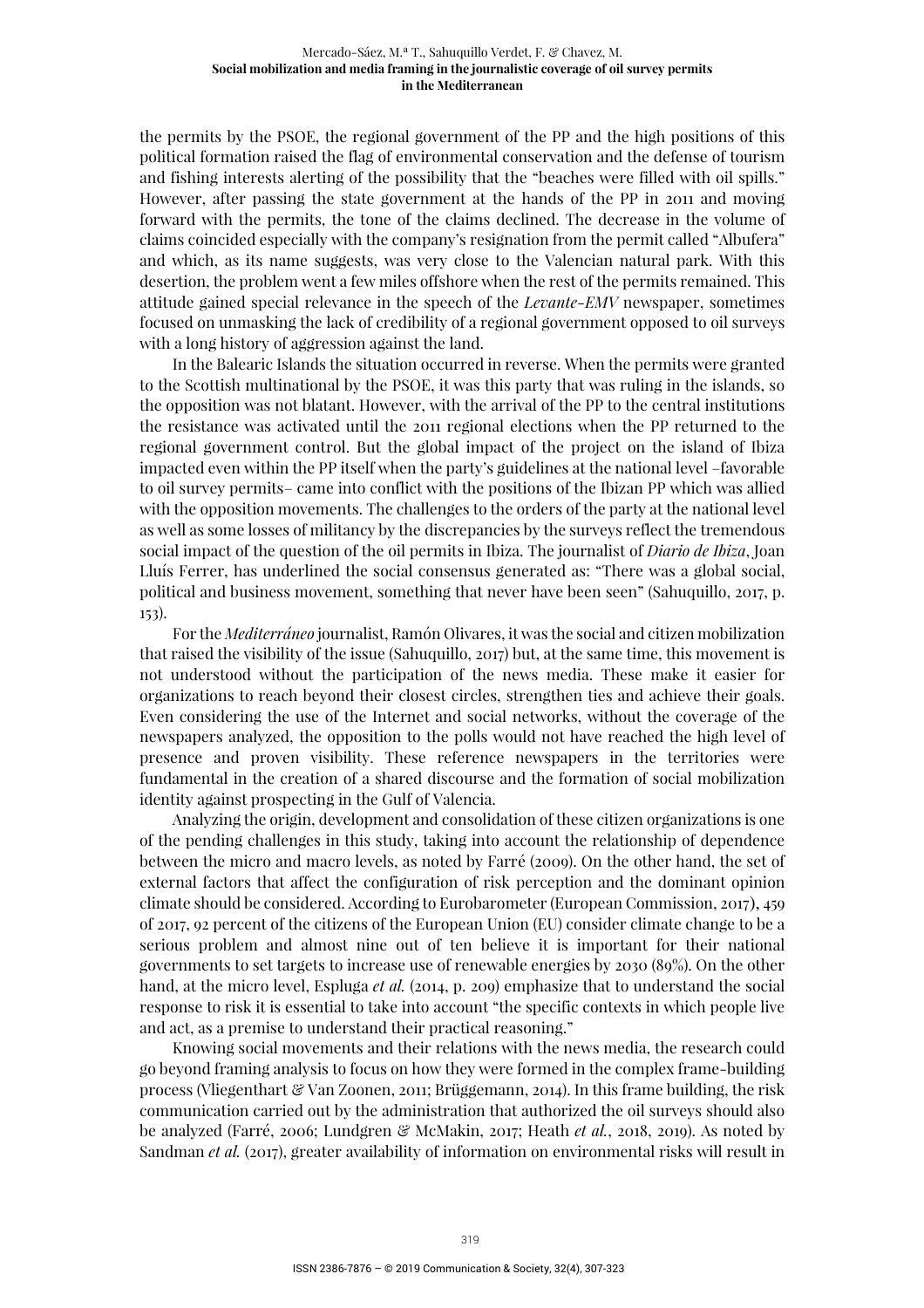better coverage and, in the words of Dunwoody  $\mathcal{C}$  Peters, (1992, p. 224), issues "with sufficient depth" will be addressed, avoiding superficiality or poor rigor.

To achieve this, as we have indicated previously, it is essential to have experts, who are greatly absent in the coverage of a technical issue such as energy. In the current analyzed case, both politicians and social movements managed to mark the terms of the debate on oil permit surveys and set the limits of the argument centered on the opposition to permits. This happened because some newsroom performed by their typical journalism role in the media agenda, and others by demonstrating their public opinion strength. The news media reproduced the narratives offered by politicians and social groups and, and as result, both were fundamental for the promotion of the interests of these groups, one opposing the oil surveys, and the other for the construction of its identity against the common enemy. Although Sampedro (1997) highlighted how the media dilutes social protest by abiding by the journalistic rules that tend to validate the political class, in this case by aligning most politicians against oil survey permits, the message of the organizations was reinforced and amplified in the news media.

### References

- Brüggemann, M. (2014). Between Frame Setting and Frame Sending: How Journalists Contribute to News Frames. *Communication Theory*, *24*, 61–82. https://www.doi.org/ 10.1111/comt.12027
- Brugué, Q., Font, J. & Gomà, R. (2003). Participación y democracia. Asociaciones y poder local. In M. J. Funes & R. Adell (Eds.), *Movimientos sociales: cambio social y participación* (pp. 109-132). Madrid: UNED.
- De Vreese, C. H. & Boomgaarden, H. (2003). Valenced news frames and public support for the EU. *Communications*, *28*, 361-381. https://www.doi.org/10.1515/comm.2003.024
- De Vreese, C. H. (2004). The Effects of Frames in Political Television News on Issue Interpretation and Frame Salience. *Journalism & Mass Communication Quarterly, 81*(1), 36-52. https://www.doi.org/10.1177/107769900408100104
- De Vreese, C. H. (2005). News framing: Theory and typology. *Information Design Journal*, *13*(1), 51-62. https://www.doi.org/10.1075/idjdd.13.1.06vre
- Dunwoody, S. & Peters, H. (1992). Mass media coverage of technological and environmental risks. *Public Understanding of Science, 1*(2), 199-230. https://www.doi.org/10.1088/0963- 6625/1/2/004
- Dunwoody, S. & Neuwirth, K. (1991). Coming to terms will the impact of communication technological risk judgements. In L. Wilkins & P. Patterson (Eds.), *Risky business: Communication science, risk and public policy* (pp. 11-30.). Westport, CT: Greenwood Press.
- Entman, R. M. (1993). Framing: Towards Clarification of a Fractured Paradigm Framing: Toward Clarification of a Fractured Paradigm. *Journal of Communication*, *43*, 51-58. https://www.doi.org/10.1111/j.1460-2466.1993.tb01304.x
- Entman, R. M. (2003). Cascading activation: contesting the White House's frame after 9/11. *Political Communication*, *20*, 415–432. https://www.doi.org/10.1080/10584600390244176
- Espluga, J., Farré, J., Gonzalo, J. & Prades, A. (2014). Factors Inhibiting the Social Mobilization: the Case of the Petrochemical Area of Tarragona. *REIS. Revista Española de Investigaciones Sociológicas, 146,* 191-216. https:/doi.org/10.5477/cis/reis.146.191
- European Commission (2017). *Especial Eurobarómetro 459. Apoyo de los ciudadanos a la acción por el clima.* Retrieved from https://ec.europa.eu/clima/citizens/support\_es
- Farré, J. (2005). Comunicación del riesgo y espirales del miedo. *Comunicación y Sociedad, 3*, 95-119. https://www.doi.org/10.32870/cys.v0i3.4209
- Farré, J. (2006). Las lógicas institucionales en el proceso de comunicación de riesgo petroquímico en Tarragona. *Sphera Pública*, *6,* 59-75 Retrieved from http://www. redalyc.org/service/redalyc/downloadPdf/297/29700604/1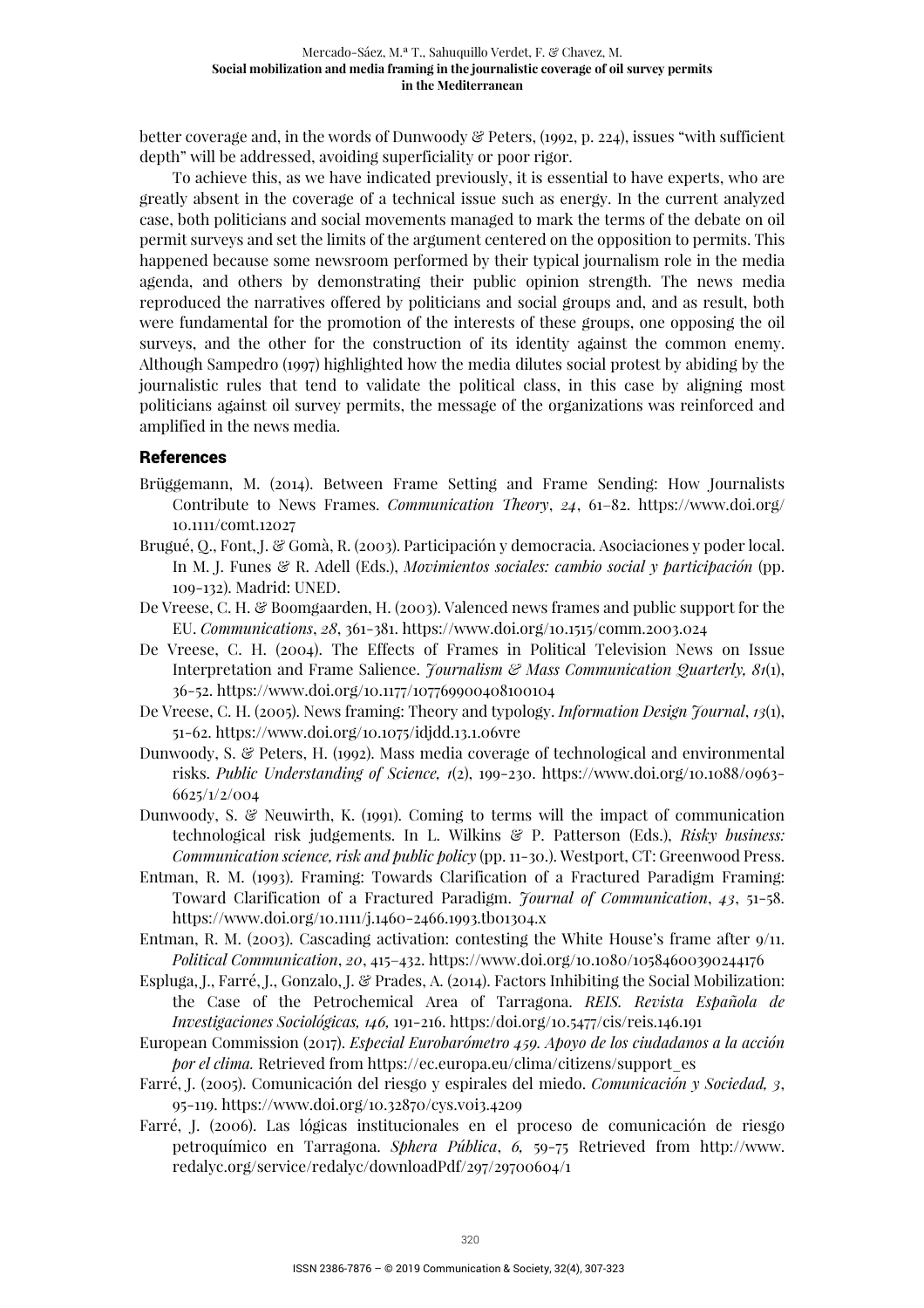- Farré, J. & Gonzalo, J. L. (2009). Discursos y prácticas en el proceso de comunicación de riesgo petroquímico. In C. Moreno Castro (Ed.), *Comunicar los riesgos. Ciencia y tecnología en la sociedad de la información* (pp. 115-132). Madrid: Bilioteca Nueva.
- Gamson, W. A. & Wolfsfeld, G. (1993). Movements and Media as Interacting Systems. *The Annals of the American Academy of Political and Social Science, 528*(1), 114-125.
- Heath, R., Lee, J. & Lemon, L. L. (2018). Narratives of risk communication: Nudging community residents to shelter-in-place. *Public Relations Review*, *45*, 128-137. https://www.doi.org/ 10.1016/j.pubrev.2018.12.004
- Heath, R., Lee, J., Palenchar, M. J. & Lemon, L. L. (2019). Risk Communication Emergency Response Preparedness: Contextual Assessment of the Protective Action Decision Model. *Rysk Analysis*, *38*(2), 333-344. https://www.doi.org/10.1111/risa.12845
- Horning, S. (1992). Framing risk: Audience and reader factors. *Journalism Quaterly*, *69*(3), 679- 690. https://www.doi.org/10.1177/107769909206900316
- Igartua, J. J. (2006): *Métodos cuantitativos de investigación en comunicación*. Barcelona: Bosch Comunicación.
- Jackson, S. & Dutton, J. (1988). Discerning threats and opportunities. *Administrative Science Quarterly, 33*, 370-387. https://www.doi.org/10.2307/2392714
- Jaspal, R. & Nerlich, B. (2014). Fracking in UK press: threat dynamics in an unfolding debate. *Public Understanding of Science*, *23*(3), 348–363. https://www.doi.org/10.1177/ 0963662513498835
- Kosicki, G. M. & McLeod, J. M. (1990). Learning from political news. Effects of media images and information-processing strategies. In S. Kraus (Ed.), *Mass communication and political information processing* (pp. 69-83.) Hillsdale, NJ: Erlbaum.
- Lundgren, R. & McMakin, A. (2018). *Risk Communication: A Handbook for Communicating Environmental, Safety and Health Risks.* Wiley-IEEE Press.
- Mercado, M. T., Álvarez, Á. & Herránz, J. M. (2014). The fracking debate in the media: The role of citizens platforms as sources of information. *Essachess. Journal for Communication Studies, 7*(31), 45–62. Retrieved from https://www.essachess.com/index.php/jcs/article/ view/234
- Mercado, M. T., Sánchez, S. & Álvarez, Á. (2014). Los científicos como actores y fuentes en el discurso mediático sobre la energía nuclear. *Prisma* Social, *12*, 544-580. Retrieved from http://www.isdfundacion.org/publicaciones/revista/numeros/12/secciones/tematica/t-16-cientificos-energia-nuclear.html
- Mercado, M. T., Sahuquillo, F. & Sánchez, S. (2016). El encuadre del riesgo en la cobertura de la política energética en España. In M. T. Mercado & M. Chavez (Eds.), *La comunicación en situaciones de riesgo y crisis* (pp. 305-322). Valencia: Tirant Humanidades.
- Mercado, M. T., Marco, E. & Álvarez, A. (2019). Exploring News Frames, Sources and Editorial Lines on Newspaper Coverage of Nuclear Energy in Spain. *Environmental Communication*, *13*(4), 546-559. https://www.doi.org/10.1080/17524032.2018.1435558
- Nisbet, M., Brossard, D. & Kroepsch, A. (2003). Framign Science: The Stem Cell Controversy in an Age of Press/Politics. *Harvard International Journal Press/politics*, *8*(2), 36–70. https://www.doi.org/10.1177/1081180X02251047
- Nisbet, M. (2008). Agenda building. www.onlinelibrary.wiley.com. https://www.doi.org/ 10.1002/9781405186407.wbieca035
- Pan, Z. & Kosicki, G. (2001): Framing as a Strategic Action in Public Deliberation. In S. Reese, O. Gandy & A. Grant (Eds.), *Framing Public Life. Perspectives on Media and Our Understanding of the Social World* (pp. 35-65). New Jersey: Lawrence Erlbaum.
- Peterson, T. & Thompson, J. (2009). Environmental Risk communication: Responding to Challenges of Complexity and Uncertainty. In R. L. Heath & D. O'Hai (Eds.), *Handbook of Risk and Crisis Communication* (pp. 591-606). NY: Routledge.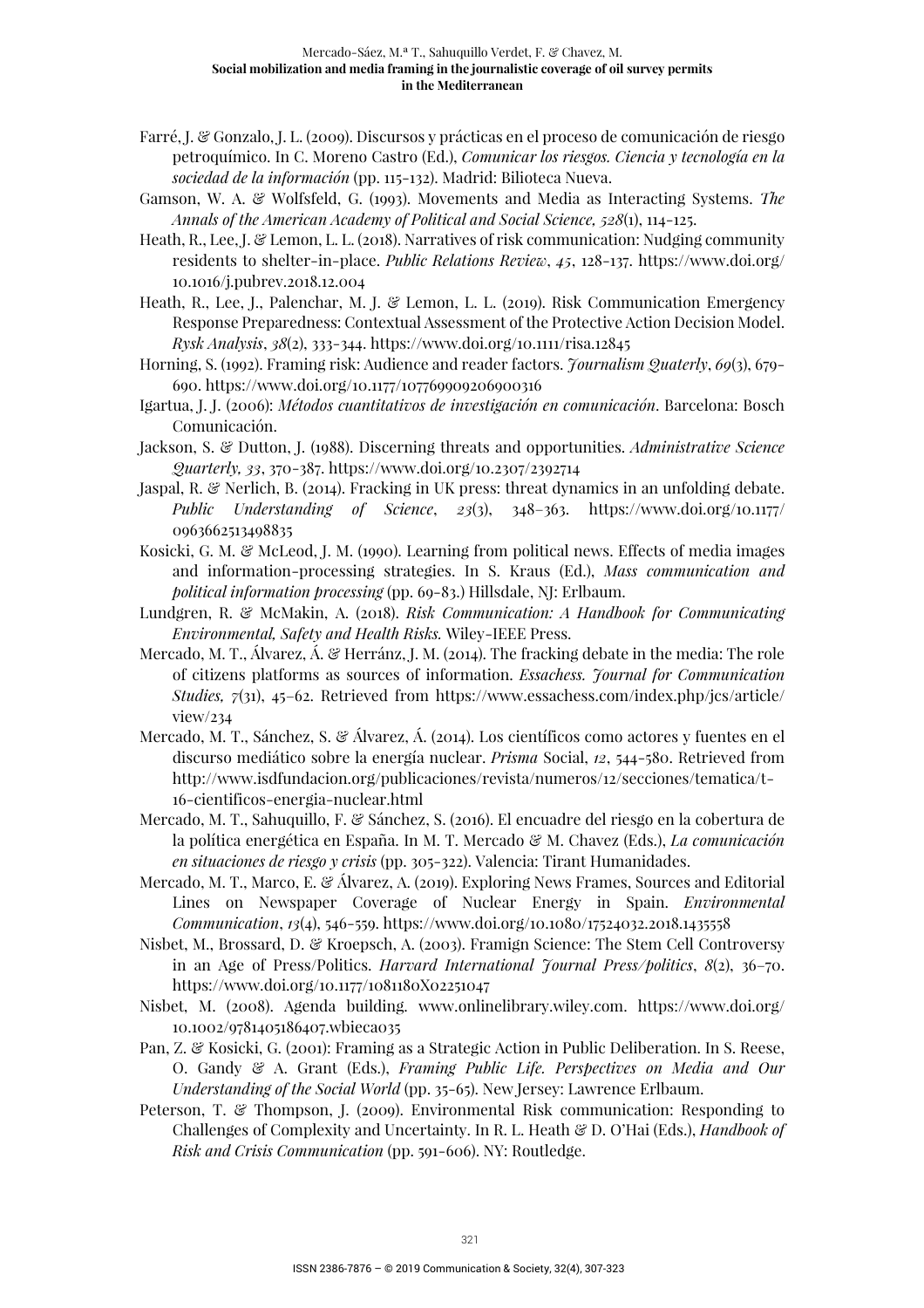- Prades, J., Gonzalo, J. L., de la Varga, A. & Farré, J. (2015). Participación pública en la gestión de residuos radiactivos. El emplazamiento del ATC. *Papers*, *100*(4), 493-526. Retrieved from https://papers.uab.cat/article/view/v100-n4-prades-gonzalo-de-la-varga-farre
- Rodríguez, I. & Bezunartea, M. J. (2015). El medio ambiente supeditado a la conveniencia de la economía y la política. *Zer, 20*(39), 85-100. Retrieved from https://www.ehu.eus/ ojs/index.php/Zer/article/view/15523/14500
- Sádaba, T. (2001). Orígenes, aplicación y límites de la 'teoría del encuadre' (*framing*) en comunicación. *Comunicación y Sociedad*, *14*(2), 143-175. Retrieved from http://dadun.unav. edu/bitstream/10171/7975/1/20100226122720.pdf
- Sádaba, M. T., La Porte, M. T. & Rodríguez, J. (2008). La teoría del *framing* en la investigación en comunicación política. In M. J. Canel & M. J. Gurrionero (Eds.), *Estudios de comunicación política* (pp. 15-21). Madrid: Asociación Comunicación Política (ACOP).
- Sahuquillo, F. (2017). Periodistas ante un conflicto energético. El caso de las prospecciones petrolíferas en el Mediterráneo. In M. Mercado (Ed.), *El debate energético en los medios* (pp. 147-164). Barcelona: Ed. UOC.
- Sahuquillo, F. & Mercado, M. T. (2018). La movilización social contra los proyectos de prospecciones petrolíferas en el Golfo de Valencia en la prensa local. In H. Aznar, M. Pérez, A. Alonso & Aurora Edo (Eds.), *El derecho de acceso a los medios de comunicación II. Participación ciudadana y sociedad civil* (pp. 359-374). Valencia: Tirant Humanidades.
- Sampedro, S. (1997). The Media Politics of Social Protest. *Mobilization: An International Quarterly, 2*(2), 185-205. Retrieved from https://mobilizationjournal.org/doi/abs/10.17813/ maiq.2.2.7u8q238714jj3203
- Sandman, P., Sachsman, D., Greenberg, M. R. & Gochfield M. (2017). *Environmental Risk and the Press*. New York: Routledge.
- Scheufele, D. A. (1999). Framing as a theory of media effects. *Journal of Communication*, *4*, 103- 122. https://www.doi.org/10.1111/j.1460-2466.1999.tb02784.x
- Shoemaker, P. & Reese, S. (1996). Mediating the Message. London: Longman.
- Schuck, A. & De Vreese, C. (2006). Between Risk and Opportunity. News Framing and its Effects on Public Support for EU Enlargement. *European Journal of Communication*, *21*(1), 5-32. https://www.doi.org/10.1177/0267323106060987
- Snow, D., Soule, S. & Kriesi, H. (2006). Mapping the Terrain. In D. Snow, S. Soule & H. Kriesi (Eds.), *The Blackwell Companion to Social Movements* (pp. 3-16.). New Jersey: Blackwell Publishing.
- Tarrow, S. (2011). P*ower in movement. Social Movements and Contentious Politics.* Cambridge: Cambridge University Press.
- Taylor, V. & Van Dyke, N. (2006). Get up, Stand up: Tactical Repertoires of Social Movements. In D. Snow, S. Soule & H. Kriesi (Eds.), *The Blackwell Companion to Social Movements* (pp. 262-293). New Jersey: Blackwell Publishing.
- Tversky, A. & Kahneman, D. (1981). The framing of decisions and the psychology of choice. *Science*, 211, 453-458. https://www.doi.org/10.1126/science.7455683
- Tuchman, G. (1981). The symbolic annihilation of women by the mass media. In S. Cohen  $\mathscr{F}J$ . Young (Eds.), *The manufacture of news: Deviance, social problems and the mass media* (pp. 169-185). Beverly Hills, CA: Sage.
- Valera, L. (2016). El sesgo mediocéntrico del *framing* en España: una revisión crítica de la aplicación de la teoría del encuadre en los estudios de comunicación. *Zer. Revista de Estudios de Comunicación*, *21*(41), 13-31. Retrieved from https://www.ehu.eus/ojs/index. php/Zer/article/view/17259?source=/ojs/index.php/Zer/article/view/17259
- Van Gorp, B. (2007). The constructionist approach to framing: Bringing culture back in. *Journal of Communication*, *57*, 60-78. https://www.doi.org/10.1111/j.0021-9916.2007. 00329.x